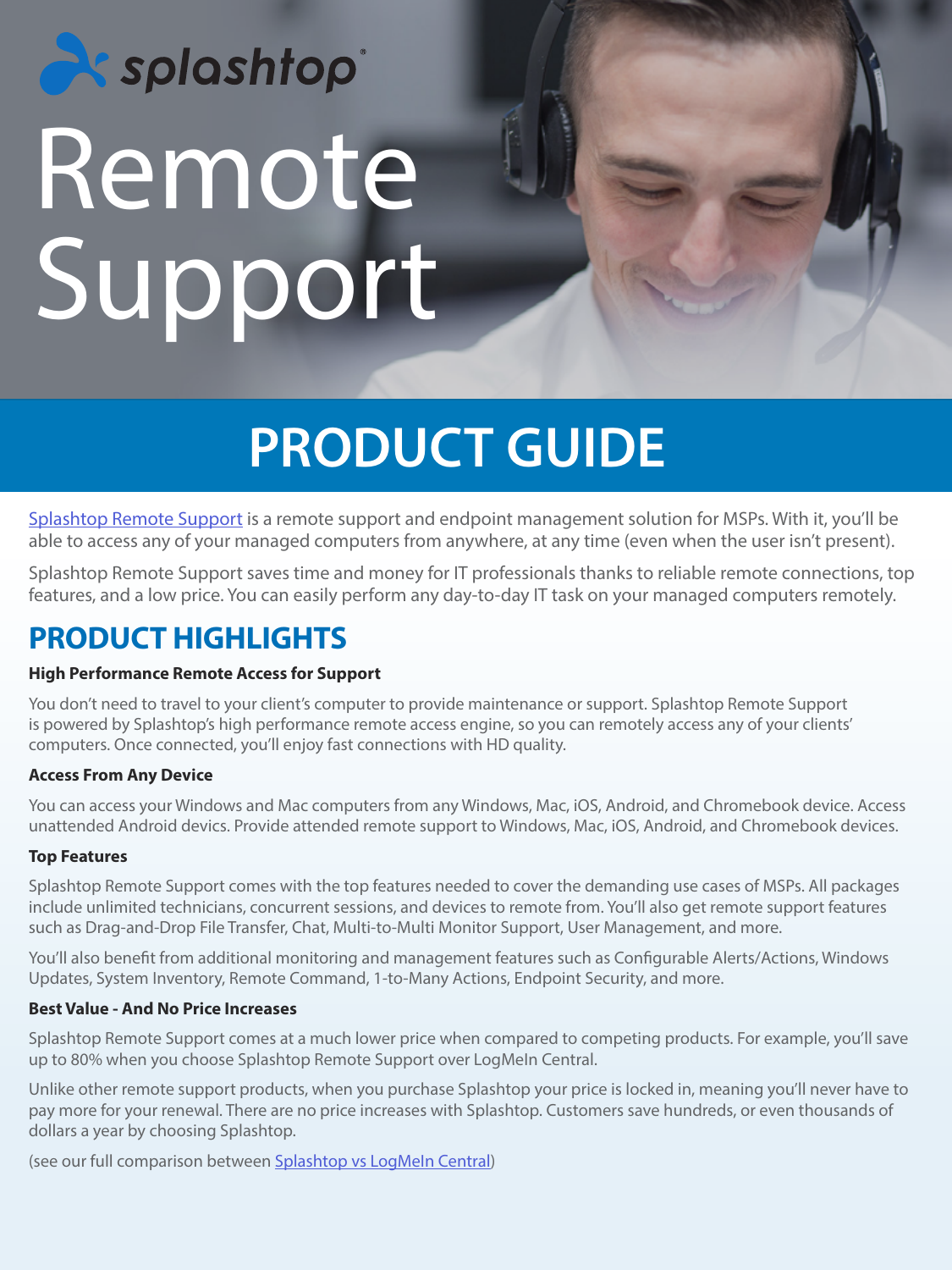

## **Remote Support Product Guide**

## **GETTING STARTED**

You can purchase Splashtop Remote Support or start a free 7-day trial at [www.splashtop.com/remote-support](http://www.splashtop.com/remote-support). No credit card or commitment are required to start your trial. The free trial gives you full access to everything that Splashtop Remote Support has to offer, so you can test out all the tools and features.

Here is how to get started quickly:



## **Step 1 – Create your Splashtop Account**

When you click the "Free Trial" or "Buy Now" button on the Splashtop Remote Support page, you're directed to create your account. This step only takes a couple minutes.



## **Step 2 – Install the Splashtop Business app on the devices you're remoting from**

Install the Splashtop Business app on the computer or mobile device that you will use to remotely access your work computer. The Splashtop app is available for [Windows,](https://www.splashtop.com/downloadstart?product=stb&platform=windows-client) [Mac,](https://www.splashtop.com/downloadstart?product=stb&platform=mac-client) [iOS,](https://itunes.apple.com/us/app/splashtop-business/id650739354) [Android](https://play.google.com/store/apps/details?id=com.splashtop.remote.business) and [more.](https://www.splashtop.com/downloads#rs) You can also go to [www.splashtop.](https://www.splashtop.com/downloadstart?product=stb&platform=auto) [com/app](https://www.splashtop.com/downloadstart?product=stb&platform=auto) on your computer or mobile device to download the app.



## **Step 3 – Install the Splashtop Streamer on the computers you're remoting into**

Log into [https://my.splashtop.com](https://my.splashtop.com/) and create your deployment package. Share the deployment package with users whose computers you need to manage, either by sending a link or download your custom Easy Deployment installer to roll out or install manually.

When the streamer is installed and started, the computer will become accessible to you.



## **Step 4 – Connect**

Log in to you Splashtop account in the Splashtop Business app. Select the computer you want to remote into to connect.

If you need any help or have question, see our [Help Me Set Up](https://support-splashtopbusiness.splashtop.com/hc/en-us/articles/360001988532-Help-Me-Set-Up) article, or [FAQ.](https://support-splashtopbusiness.splashtop.com/hc/en-us/categories/201530003-Frequently-Asked-Questions)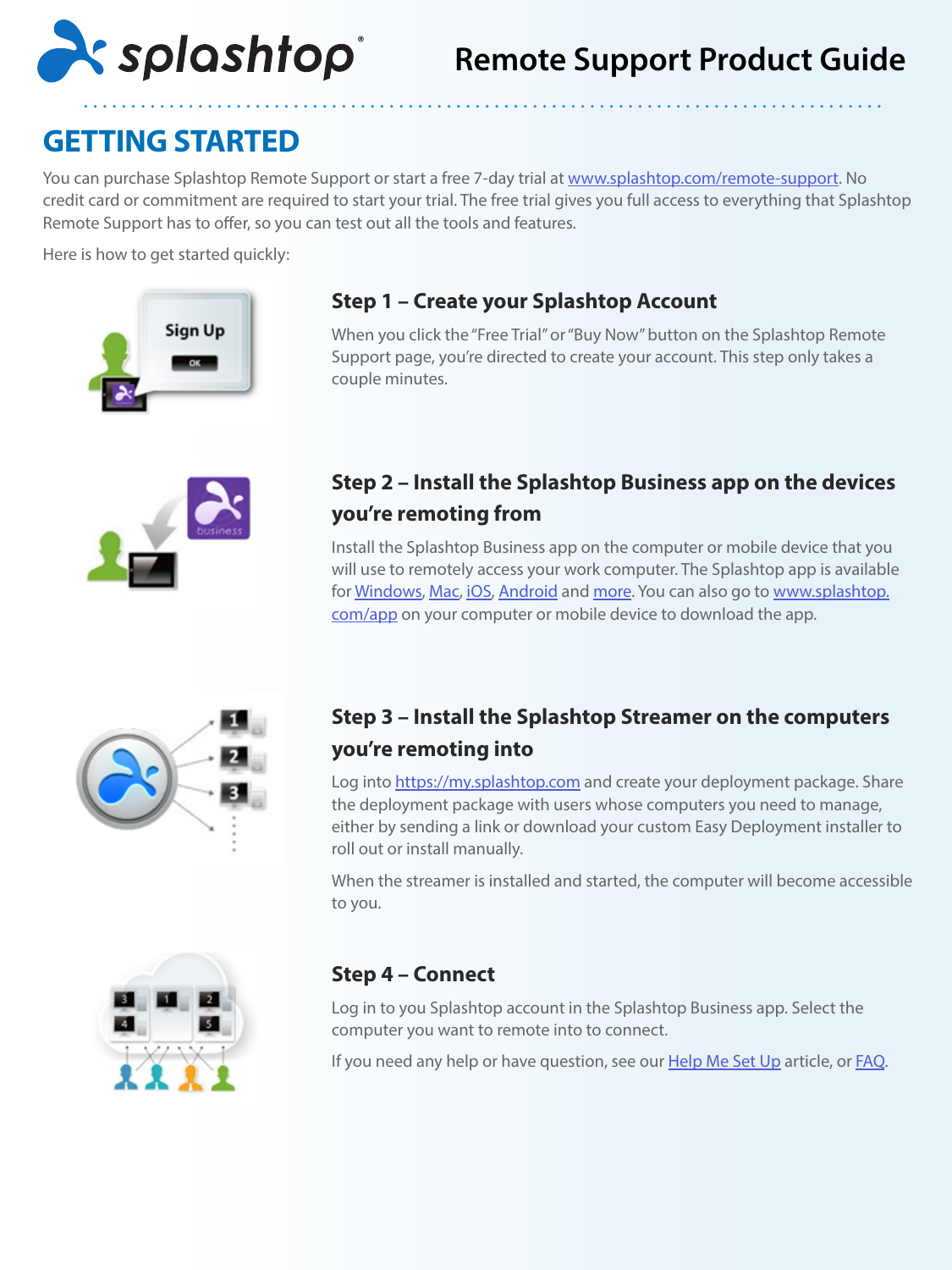

## **POINTS OF INTEREST**

## **Fast Remote Access**

Splashtop Remote Support uses the same high-performance engine that powers our award-winning consumer products used by millions. Enjoy HD quality and fast connections.

## **Features**

**Unlimited Access** – Unlimited technicians, concurrent sessions, and devices to remote from. Try accessing from any of your devices

**Broad Device Support** – Access all your Windows workstations, Windows servers, and Macs from any Windows, Mac, iOS, or Android device, as well as from any Chrome browser or Chromebook. Access Android and Chromebook with the Android streamer.

**Drag-and-Drop File Transfer** – Drag files between computers to quickly transfer them from one computer to another. ([Tutorial\)](https://support-splashtopbusiness.splashtop.com/hc/en-us/articles/212725323-FILE-TRANSFER)

**Remote Print** – Print files from your remote computer on your local printer. ([Tutorial\)](https://support-splashtopbusiness.splashtop.com/hc/en-us/articles/212725383-REMOTE-PRINT)

**Remote Wake** – Wake your computer remotely as long as another computer on the same network is already on. ([Tutorial](https://support-splashtopbusiness.splashtop.com/hc/en-us/articles/212724263-How-do-I-perform-Wake-on-LAN-with-Splashtop-app-WoL-))

**Remote Reboot** – Restart the computer you're remoting into and automatically connect with the computer when it powers back on. ([Tutorial\)](https://support-splashtopbusiness.splashtop.com/hc/en-us/articles/115000983226-REMOTE-REBOOT)

**Session Recording** – Use the Screen Recording button in your remote access window to start and stop recording. All recordings are saved to your local computer. ([Tutorial](https://support-splashtopbusiness.splashtop.com/hc/en-us/articles/360021851931-SESSION-RECORDING))

**Chat** – Send and receive messages to the remote computer. Can be done while in session or not in a remote session. ([Tutorial\)](https://support-splashtopbusiness.splashtop.com/hc/en-us/articles/212725483-CHAT)

**Multi-to-Multi Monitor Support** – View multiple end-computer screens on your multiple screens. ([Tutorial](https://support-splashtopbusiness.splashtop.com/hc/en-us/articles/360014465512-MULTI-MONITOR))

**Two users can remote into the same computer** – If two people need to access the same computer at the same time, you can do that!

**Share your Desktop** – Broadcast your Windows desktop in view-only mode via a simple web link that can be viewed in almost any web browser. No app download or plug-in required. ([Tutorial](https://support-splashtopbusiness.splashtop.com/hc/en-us/articles/115002370303-SHARE-MY-DESKTOP))

**Attended Support** – Access an end-user's Windows and Mac computer with a simple 9-digit session code for ondemand support.

**Robust Security** – All remote sessions are protected with TLS and 256-bit AES encryption.

**Deploy & Manage Bitdefender Antivirus** – Purchase, deploy, and manage Bitdefender Antimalware Security Tools on your managed computers from within Splashtop Remote Support. View protection status, last scan time, threat count, and more. ([Tutorial\)](https://support-splashtopbusiness.splashtop.com/hc/en-us/articles/360026148531-How-to-Set-Up-Bitdefender-Endpoint-Security-Tool-Antimalware)

## **User Management & Grouping**

Invite users and set their roles and access permissions. Allow access to specific computers. Organize your computers into groups to make finding and managing them much easier. We included several user management features so you can manage who can access which computers:

- Invite users. ([Tutorial\)](https://support-splashtopbusiness.splashtop.com/hc/en-us/articles/360000081366-How-to-add-invite-users-to-be-a-part-of-my-Splashtop-service-)
- Organize your users and computers into groups. ([Tutorial\)](https://support-splashtopbusiness.splashtop.com/hc/en-us/search/click?data=BAh7CjoHaWRpBHPurQw6CXR5cGVJIgxhcnRpY2xlBjoGRVQ6CHVybEkiAZRodHRwczovL3N1cHBvcnQtc3BsYXNodG9wYnVzaW5lc3Muc3BsYXNodG9wLmNvbS9oYy9lbi11cy9hcnRpY2xlcy8yMTI3MjUzNjMtSG93LWRvLUktZ3JvdXAtbXktdXNlcnMtYW5kLWNvbXB1dGVycy1TcGxhc2h0b3AtUmVtb3RlLVN1cHBvcnQtU09TLW9ubHktBjsHVDoOc2VhcmNoX2lkSSIpOWZjZTQxZjUtOGQwZC00MTg4LTk1YWMtMWUzNGFlNjY4MGI1BjsHRjoJcmFua2kH--e5382f8016a5c86315ca20b7360fc71916f8d7a0)
- Set access permissions for users and groups. ([Tutorial](https://support-splashtopbusiness.splashtop.com/hc/en-us/search/click?data=BAh7CjoHaWRsKwhfq57GGgA6CXR5cGVJIgxhcnRpY2xlBjoGRVQ6CHVybEkiAY5odHRwczovL3N1cHBvcnQtc3BsYXNodG9wYnVzaW5lc3Muc3BsYXNodG9wLmNvbS9oYy9lbi11cy9hcnRpY2xlcy8xMTUwMDE0MzcwMjMtSG93LXRvLXNldC1jb21wdXRlci1hY2Nlc3MtcGVybWlzc2lvbnMtUmVtb3RlLVN1cHBvcnQtU09TLW9ubHktBjsHVDoOc2VhcmNoX2lkSSIpOTdmOTUzMTgtMmE2My00YzI3LTlmZmMtNGFkZDMyYWVjM2Y4BjsHRjoJcmFua2kH--98981cb1f10e11b0010230b17a1296db45acd403))

• Use the logs to keep track of sessions, file transfers, and connections history. ([Tutorial](https://support-splashtopbusiness.splashtop.com/hc/en-us/articles/360001692992-LOGS))

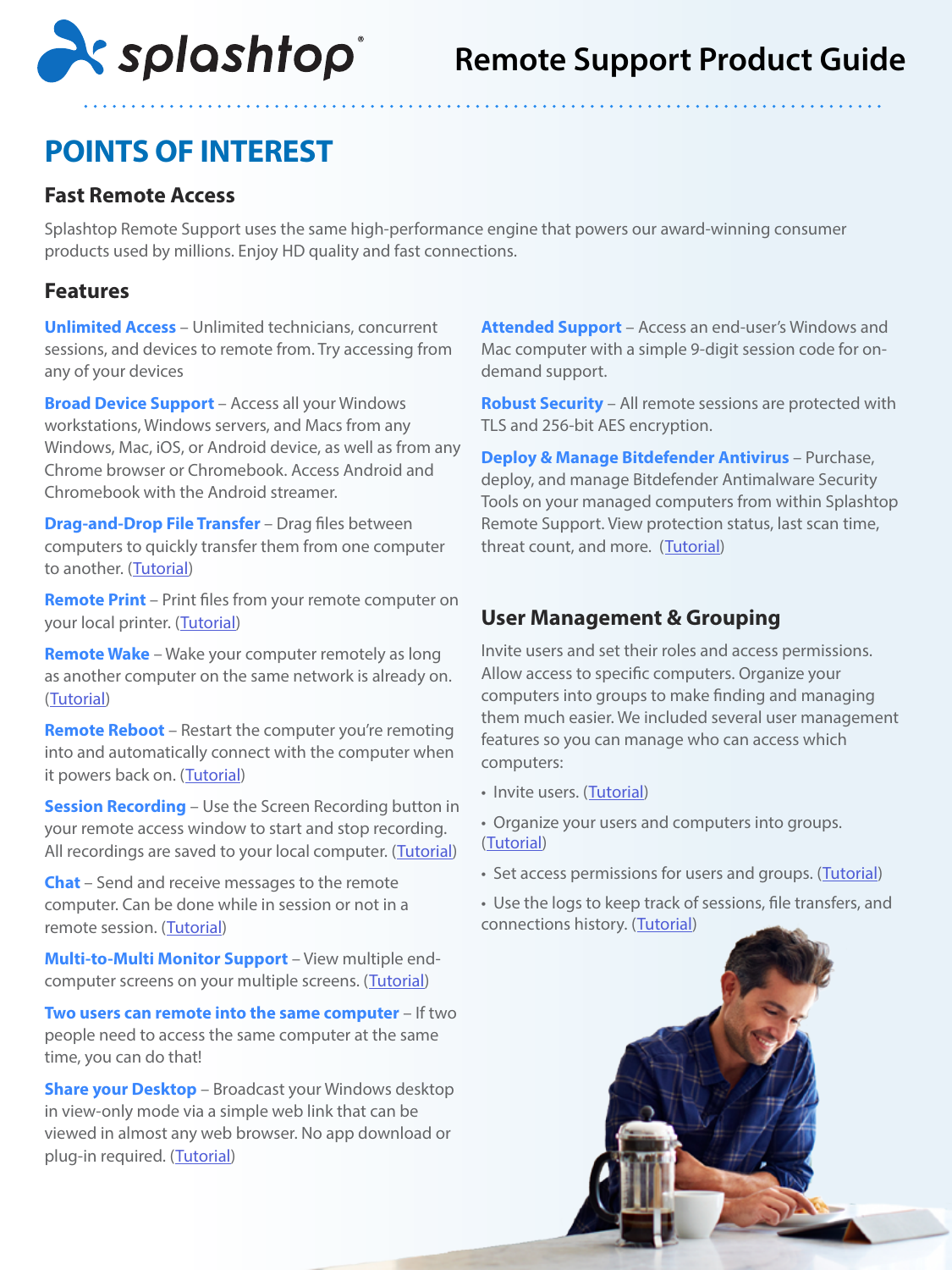

## **POINTS OF INTEREST (continued)**

## **Monitoring and Management Features**

In addition to remote support, you'll also get a variety of useful endpoint monitoring and managment features!

**Configurable Alerts/Actions** – Set up alerts to monitor computer status, software installation, memory usage, and more. Receive alerts via the Splashtop web console and/or by email. ([Tutorial\)](https://support-splashtopbusiness.splashtop.com/hc/en-us/articles/360001840851-How-to-Set-Up-Splashtop-Remote-Support-Premium-Alerts)

**Windows Updates** – Use the Windows Update management features to ensure that your computers are always upto-date. ([Tutorial\)](https://support-splashtopbusiness.splashtop.com/hc/en-us/articles/360001934871-How-to-Set-Up-Splashtop-Remote-Support-Premium-Updates)

**System Inventory** – Use Check Inventory to take a snapshot of Windows or Mac system inventory information. You can compare snapshots or view a change log to identify changes. ([Tutorial\)](https://support-splashtopbusiness.splashtop.com/hc/en-us/articles/360005183691-How-to-Set-Up-Splashtop-Remote-Support-Premium-System-Inventory)

**Event Logs** – Get quick access to Windows event logs by clicking the gear icon next to a computer in the web console. No need to remote into the computer to view and troubleshoot. ([Tutorial\)](https://support-splashtopbusiness.splashtop.com/hc/en-us/articles/360005128192-How-to-Set-Up-Splashtop-Remote-Support-Premium-Event-Logs)

**Alerts for Windows Events** – Monitor Windows Event Logs by setting alerts. An alert is generated when an event log's criteria matches the triggers set by the admin. ([Tutorial](https://support-splashtopbusiness.splashtop.com/hc/en-us/articles/360001840851-How-to-Set-Up-Splashtop-Remote-Support-Premium-Alerts))

**Remote Command** – Send commands to a remote computer's command prompt in the background. You can run command line or terminal commands. Available for Windows and Mac. ([Tutorial](https://support-splashtopbusiness.splashtop.com/hc/en-us/articles/360005129812-How-to-Set-Up-Splashtop-Remote-Support-Premium-Remote-Command))

**1-to-Many Actions** – Simplify endpoint management by instantly executing or scheduling tasks to multiple endpoints simultaneously. Includes mass deployment, remote command, script execution, system reboot, and Windows updates. Available for Windows and Mac. ([Tutorial\)](https://support-splashtopbusiness.splashtop.com/hc/en-us/articles/360037776552-How-to-Set-Up-Splashtop-Remote-Support-Premium-1-to-Many-Actions)

**Unattended Android + Chromebook Access** – Remote into Android devices including smartphones, tablets, rugged devices, POS, kiosks and set top boxes ([Tutorial\)](https://support-splashtopbusiness.splashtop.com/hc/en-us/articles/212723683-HOW-TO-REMOTELY-SUPPORT-CUSTOMERS-USING-SPLASHTOP). Use the Android streamer to access Chromebooks. (Tutorial)

**Endpoint Security Status** – View endpoint security protection status for Windows computers running Bitdefender, Windows Defender, Kaspersky, and more. Ensure that your endpoints are protected.

**Enable End-User Remote Access** – Create up to 50 end-user accounts and give those users remote access to their computers that are managed under your account. If you need to add more, please [contact us.](https://marketing.splashtop.com/acton/fs/blocks/showLandingPage/a/3744/p/p-00d2/t/page/fm/0?_ga=2.58250670.56986483.1614206707-2140588120.1583597443)